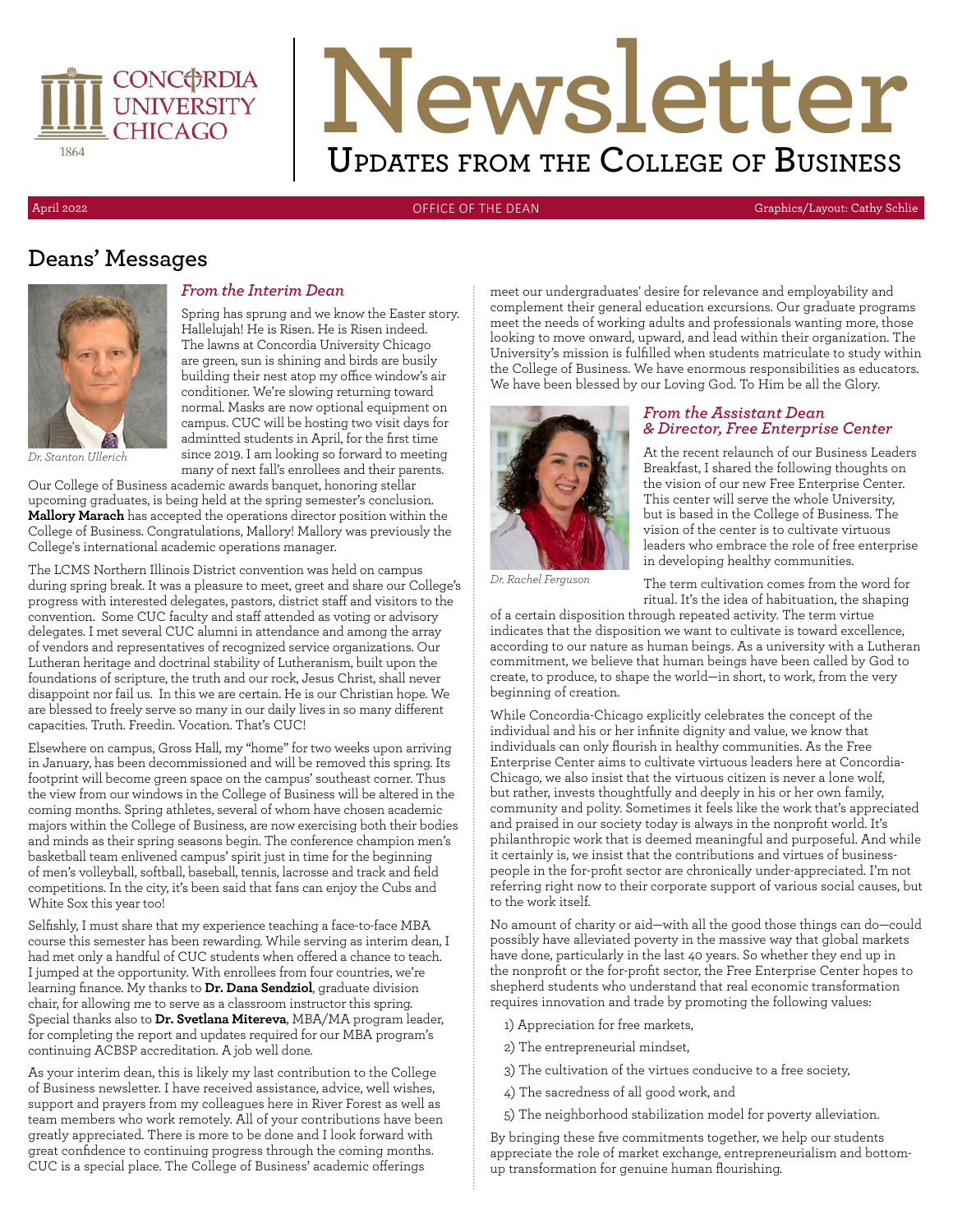## **Spiritual Care in Blackboard**



*By Dr. Karen Calendo* As we all know, Concordia University Chicago is a Christcentered Lutheran university where we<br>
value truth, freedom<br>
and vocation. We value truth, freedom and vocation. We look to prepare our students for lives of influence and service for the common

*Dr. Karen Calendo*

good. In saying this, the College of Business is happy to share a new addition to Blackboard. You will soon see a "Spiritual Care" tab in your Blackboard classroom. This is a campus-wide initiative. The "Spiritual Care" tab is a section that will include the following topics/links:

- Pastoral Care, Prayer Requests and Spiritual Support
- Join the services in chapel or online
- Helpful resources for your daily spiritual nourishment
- Podcasts and apps
- 24-hour online christian radio
- Learn more about our faith and grow as a Christian

When we think about the current pandemic and global conflict, we see how fragile life can be no matter our age, background, ethnicity or place in society. The Spiritual Care section of Blackboard is a place where you can reach out

This resource can help address questions, help guide you and strengthen you in your faith."

for prayer and guidance, and learn more about a life of faith. Perhaps you were

never raised to understand God's love for you or possibly never embraced your Christian faith.

This resource can help address questions, help guide you and strengthen you in your faith. As followers of Christ, we have hope and confidence that God is for us and that He loves us. We see this clearly in the scripture: "For God so loved the world that he gave his one and only Son, that whoever believes in him shall not perish but have eternal life. For God did not send his Son into the world to condemn the world, but to save the world through him." John 3: 16-17. We hope that as you study at Concordia-Chicago, you identify your vocation, grow strong in faith and understand how much you matter to God.

#### **Business Leaders Breakfast Relaunch**



*College of Business alumni Paige Craig BA '99 MBA '14, Lori Solyom MBA '13, and Christian Del Aguila BA '12 with COB faculty Dr Elisabeth Dellegrazie PhD '21* The Free Enterprise Center has relaunched CUC's Business Leaders Breakfast. On April 1, 40 Chicago-area business-people enjoyed a delicious meal in our beautiful Academic Center for Excellence to network, to hear about goings-on at CUC, and to listen to a short presentation from a local business leader. **President Dawn** welcomed the group, and introduced the new Free Enterprise Center in the context of CUC's commitment to Truth~Freedom~Vocation. The FEC's director, **Rachel Ferguson**, spoke briefly about the center's mission. Finally, **Sam Pitroda**, whose work in communications transformed India, spoke about how technology is decentralizing the way that we relate to one another, and emphasized the role of good character in the

#### **The VIH Increases Global Competence For ALL**

**Dr. Elisabeth Dellegrazie, Ms. Mallory Marach, Dr. Margaret Johnsson, Dr. George King,** and **Professor Kevin Duffy** led the second annual Virtual International Hackathon (VIH), Digital Bridges to Glocalization, this February. The VIH promoted global community-based learning that brought together students (300), faculty/mentors (15), and businesses  $(15)$ from three different countries. The outcome was increased global competence through real-world international experience in a more equitable way. CUC, along with ESPAS-ESTICE (France), and Universidad Católica de Santa

Fe (Argentina) navigated learning new digital platforms, working on multicultural teams and attending international lectures. The real-world problem-solving skills that students achieved using a virtual platform taught them critical thinking and team skills that prepare them for the global marketplace. Many thanks to the students, faculty, mentors and lecturers who made this experience possible.

Dr. Dellegrazie and **Dr. Maria Luisa Gutierrez Peart** from Universidad Católica de Santa Fe will be presenting at the NAFSA International



business leader.

Conference in May 2022. The lecture will focus on methods to implement a VIH. It will identify how to blend technology, innovation and partnerships to create inclusive and sustainable global competence within higher education.

#### **COB Congratulates Recent Doctoral Dissertation Defenders**

**Adrian Griffin** • 1/24/22 • PhD • Organizational Leadership • *How Active NBA Assistant Coaches Experience Stress, Stressors, Coping Strategies, and Interventions in a Competitive Sports Environment*

**Charles Moore** • 2/15/22 • EdD • Organizational Leadership • *A Phenomenological Study: How California Continuation High School Principals View Efficacy of Transformational Leadership*

**John Trybus** • 3/9/22 • PhD • Organizational Leadership • *Leadership through Storytelling: The Influence of Stories within Founder-Led Nonprofit Organizations*

**Ashley Allen-Brown** • 3/11/22 • EdD • Organizational Leadership • *Exploring Collegiate Gen Z Perceptions Regarding 21st Century Communication Skills*

**Etholia Holmes** • 3/14/22 • PhD • Organizational Leadership • *Women Leadership Within Nonprofit Organizations: A Case Study Inquiry Of Leadership Trials & Triumphs*

**Lauren Gross** • 3/16/22 • PhD • Organizational Leadership • *Recruiters' Perceptions of Nurses with Online Degrees Versus Face-to-Face Degrees*

**Erica Vonk** • *3*/22/22 • PhD • Organizational Leadership • *Influencing Factors of Leadership Programs on Individuals, Organizations, and Communities as Perceived by Graduates of a Small Rural and a Large Statewide Leadership Development Program*

**Ann Lane** • 3/24/22 • PhD • Organizational Leadership • *OK Boomer? An Inquiry into Millennial Women's Relationship with Feminism* **Alicia Minor** • 3/28/22 • EdD • Organizational Leadership • *Principal Leadership in Special Education: An Exploration of Transformational Leadership Practices and the Effects of Teacher Commitment*

**Christopher Woodside** • 3/30/22 • EdD • Sports Leadership • *Semester Long Leadership Development Programs – How Do They Influence Student Athlete Leadership Self-Efficacy*

**Hadassah McKnight** •3/31/22 • EdD • Organizational Leadership • *The Urban Preschooler*

**Christina McPeck** • 3/31/22 • EdD • Organizational Leadership • *Teachers' Perspectives on Teacher Education and Preparedness of Social Emotional Development in Preschool Children*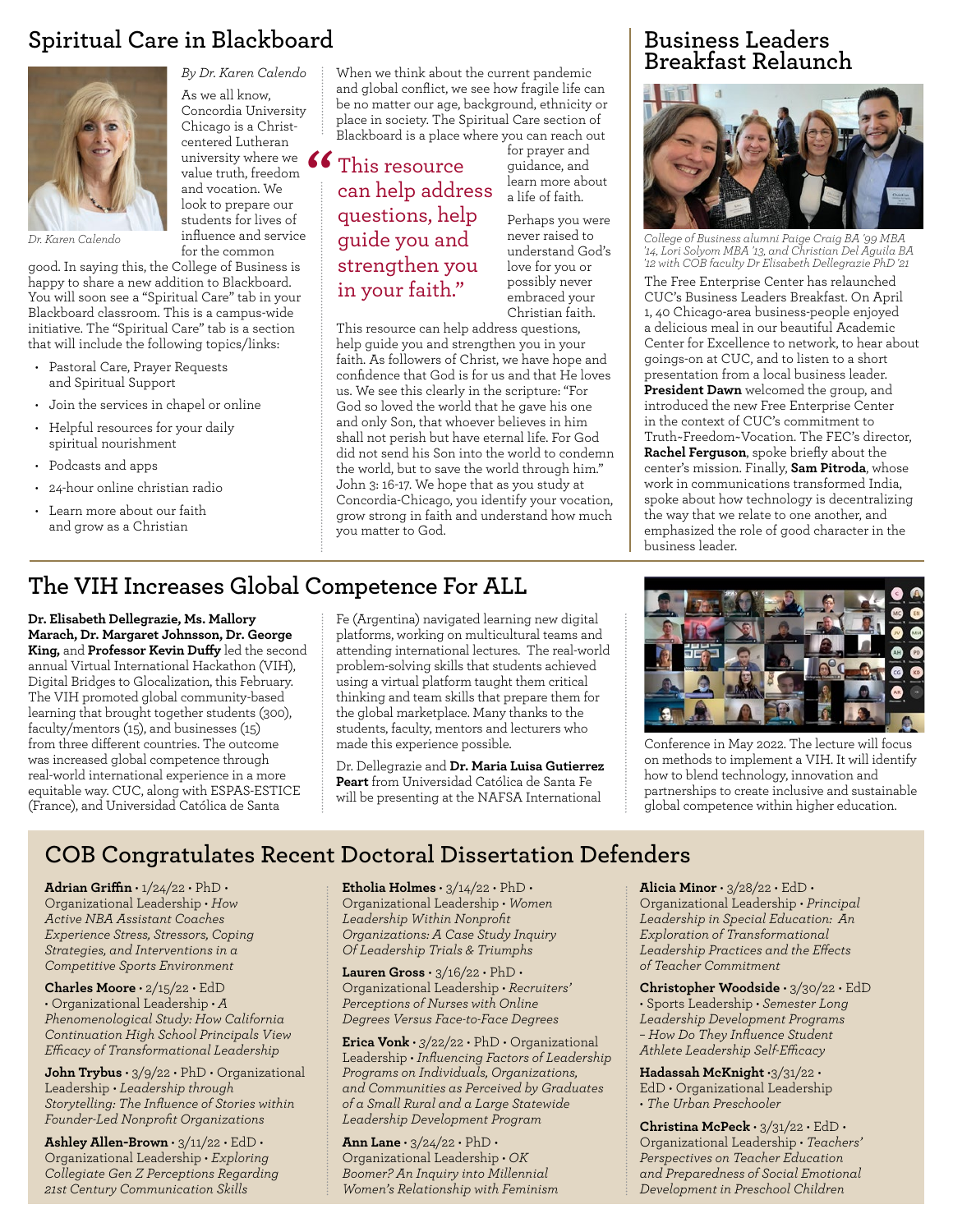## **The COB Celebrates Our Outstanding Students**

At the end of each spring semester, the College of Business honors graduating students who excelled academically and demonstrated exemplary leadership qualities.

## **Excellence in Academics**

#### **Graduate**

Row 1: **Rebecca Anton, Justin Bjorseth, Stacey Cole,** Row 2: **Aaron Griffin, Usama Bin Tahir, Bartlomiej Trublowski,** 

Row 3: **Shannon Viereck**

**Undergraduate**

Row 1:**Kallie Appleman, Zainab Aslam, Bransen Bonnell, Georgya Borova,** Row 2: **Hope Calcagno, Tyler Dudley, Natalie Grady, Adam Hernandez,** Row 3: **Tabitha Mucci, Stephania Vicheva, Sufia Zainab, Kathryn Ziegler**



#### **Excellence in Leadership**



Left to Right: **Regan Edkin, Jalen Meeks, Tabitha Mucci, Virgilio Rodriguez, Ricardo Ruiz, Stephania Vicheva** 

## **Scholarship Recipients**

#### **Ethical Business Leaders of Tomorrow Scholarship Justin Greenlee Makynna Reiff**

Awarded to students majoring or minoring in business. Students should be involved in extracurricular activities with an emphasis on organizational involvement. Applicants were asked to submit essays on the topic of "ethical business leadership."

#### **Lusthoff Scholarship Lora Haupt Ryan McGee**

Awarded to students majoring in business. Applicants were asked to submit essays addressing what distinguishes them as a College of Business student.